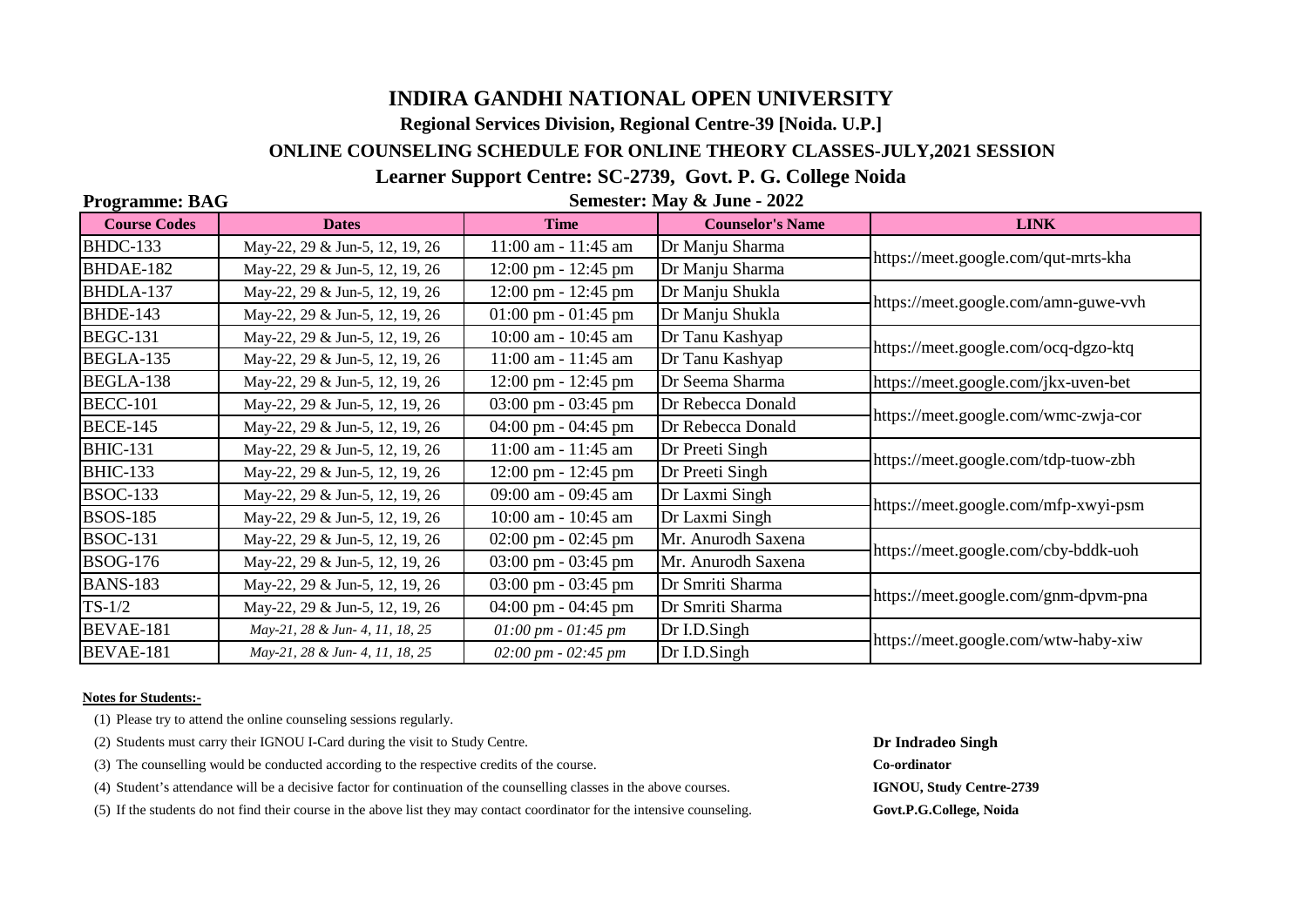# **INDIRA GANDHI NATIONAL OPEN UNIVERSITY**

**Regional Services Division, Regional Centre-39 [Noida. U.P.]**

# **ONLINE COUNSELING SCHEDULE FOR ONLINE THEORY CLASSES-JULY,2021 SESSION**

# **Learner Support Centre: SC-2739, Govt. P. G. College Noida**

### **Programme: BAG**

 **Semester: May & June - 2022**

| <b>Course Codes</b> | <b>Dates</b>                    | <b>Time</b>                           | <b>Counselor's Name</b> | <b>LINK</b>                          |  |  |
|---------------------|---------------------------------|---------------------------------------|-------------------------|--------------------------------------|--|--|
| <b>BPAG-171</b>     | May-22, 29 & Jun-5, 12, 19, 26  | 10:00 am - 10:45 am                   | Mr Ankur                | https://meet.google.com/abn-sbbs-obw |  |  |
| <b>BPAS-184</b>     | May-22, 29 & Jun-5, 12, 19, 26  | $11:00$ am - $11:45$ am               | Mr Ankur                |                                      |  |  |
| <b>BPCS-186</b>     | May-22, 29 & Jun-5, 12, 19, 26  | $03:00 \text{ pm} - 03:45 \text{ pm}$ | Dr Shalini Soni         | https://meet.google.com/cby-bddk-uoh |  |  |
| <b>BPCS-187</b>     | May-22, 29 & Jun-5, 12, 19, 26  | 04:00 pm - 04:45 pm                   | Dr Shalini Soni         |                                      |  |  |
| Programme: P.G.     | Semester: May & June - 2022     |                                       |                         |                                      |  |  |
| <b>Course Codes</b> | <b>Dates</b>                    | <b>Time</b>                           | <b>Counselor's Name</b> | <b>LINK</b>                          |  |  |
| MHD-2               | May-22, 29 & Jun-5, 12, 19, 26  | 10:00 am - 10:45 am                   | Dr Manju Sharma         | https://meet.google.com/qut-mrts-kha |  |  |
| MHD-5               | May-22, 29 & Jun-5, 12, 19, 26  | 11:00 am - 11:45 am                   | Dr Manju Shukla         | https://meet.google.com/amn-guwe-vvh |  |  |
| MEG-3               | May-22, 29 & Jun-5, 12, 19, 26  | $12:00 \text{ pm} - 12:45 \text{ pm}$ | Dr Tanu Kashyap         | https://meet.google.com/ocq-dgzo-ktq |  |  |
| MEG-5               | May-22, 29 & Jun-5, 12, 19, 26  | $01:00 \text{ pm} - 01:45 \text{ pm}$ | Dr Seema Sharma         | https://meet.google.com/jkx-uven-bet |  |  |
| MCO-04              | May-22, 29 & Jun-5, 12, 19, 26  | 09:00 am - 09:45 am                   | Dr R. K. Gupta          | https://meet.google.com/unt-yiyo-qqu |  |  |
| MCO-04              | May-22, 29 & Jun-5, 12, 19, 26  | 10:00 am - 10:45 am                   | Dr R. K. Gupta          |                                      |  |  |
| MCO-03              | May-22, 29 & Jun-5, 12, 19, 26  | 11:00 am - 11:45 am                   | Dr Swati Jain           | https://meet.google.com/paz-nqeo-xsg |  |  |
| MCO-03              | May-22, 29 & Jun-5, 12, 19, 26  | $12:00 \text{ pm} - 12:45 \text{ pm}$ | Dr Swati Jain           |                                      |  |  |
| $MCO-01$            | May-22, 29 & Jun-5, 12, 19, 26  | $01:00 \text{ pm} - 01:45 \text{ pm}$ | Dr Arvind Kumar Yadav   | https://meet.google.com/xcx-wxbj-ppq |  |  |
| $MCO-01$            | May-22, 29 & Jun-5, 12, 19, 26  | $02:00 \text{ pm} - 02:45 \text{ pm}$ | Dr Arvind Kumar Yadav   |                                      |  |  |
| MCO-06              | May-21, 28 & Jun- 4, 11, 18, 25 | $11:00$ am - $11:45$ am               | Mr. Aseem Kumar         | https://meet.google.com/qsb-amcs-fgx |  |  |
| MCO-06              | May-21, 28 & Jun- 4, 11, 18, 25 | 12:00 am - 12:45 am                   | Mr. Aseem Kumar         |                                      |  |  |

#### **Notes for Students:-**

(1) Please try to attend the online counseling sessions regularly.

- (2) Students must carry their IGNOU I-Card during the visit to Study Centre. **Dr Indradeo Singh**
- (3) The counselling would be conducted according to the respective credits of the course. **Co-ordinator**

(4) Student's attendance will be a decisive factor for continuation of the counselling classes in the above courses. **IGNOU, Study Centre-2739**

(5) If the students do not find their course in the above list they may contact coordinator for the intensive counseling. **Govt.P.G.College, Noida**